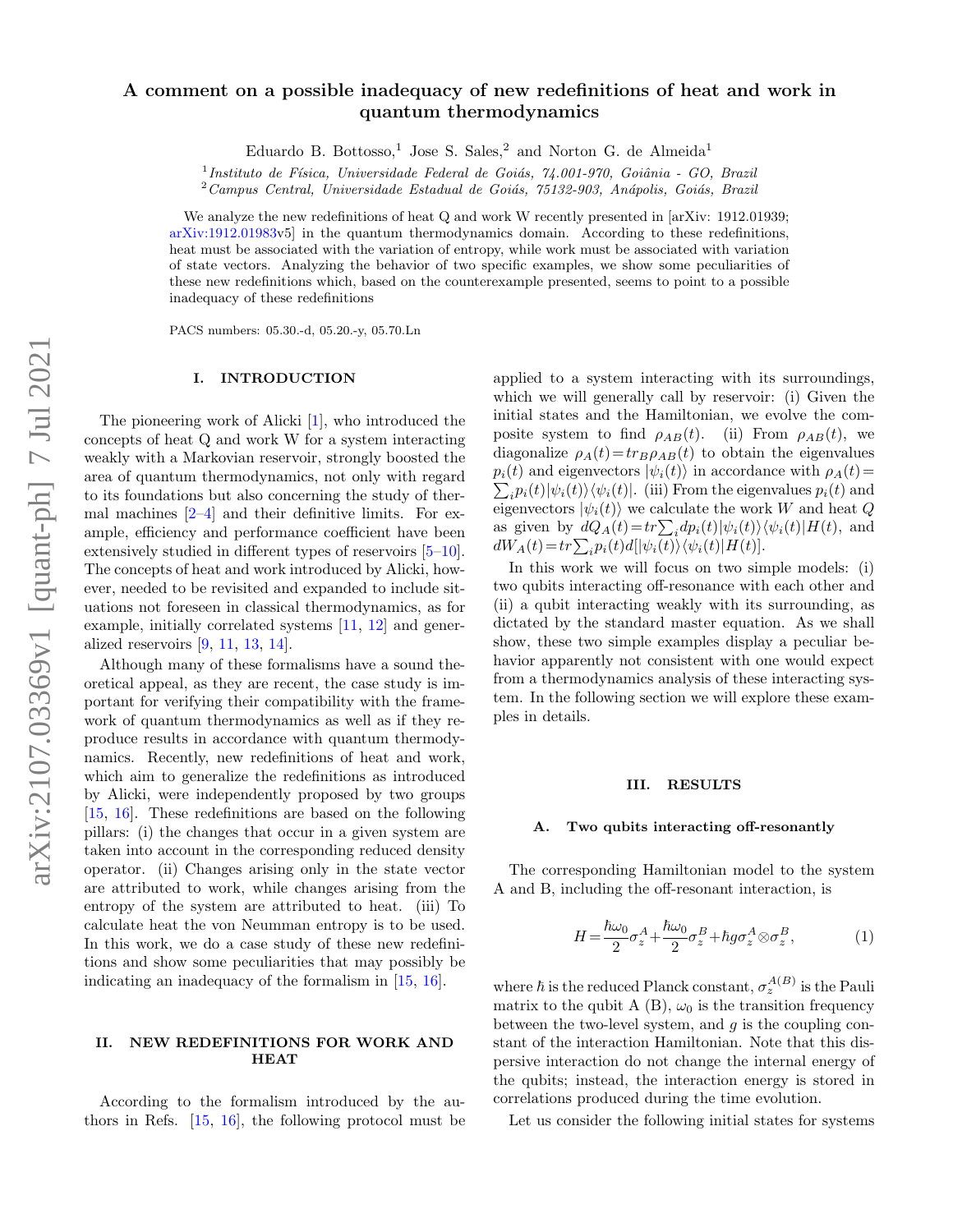A and B [\[15,](#page-3-3) [16\]](#page-3-4):

$$
\rho_A(0) = \begin{pmatrix} p & c \\ \bar{c} & 1-p \end{pmatrix}, \ \rho_B(0) = \begin{pmatrix} 1/2 & 0 \\ 0 & 1/2 \end{pmatrix}, \tag{2}
$$

where in system A the parameter  $c$  is only constrained by the positivity of  $\rho_A(0)$ .

Given these initial states, it is straightforward to obtain the reduced density matrix to the evolved systems A:

$$
\rho_A(t) = \begin{pmatrix} p & c\cos 2gt \\ \bar{c}\cos 2gt & 1-p \end{pmatrix}, \ \rho_B(t) = \begin{pmatrix} 1/2 & 0 \\ 0 & 1/2 \end{pmatrix} = \rho_B(0), \tag{3}
$$

For our purpose, we diagonalize this system for  $p=\frac{1}{2}$ and  $c=\bar{c}=\frac{1}{2}$ . The eigenvalues and eigenvectors are found to be

$$
\lambda_{+}(t) = p_1(t) = \sin^2 gt \tag{4}
$$

$$
\lambda_{-}(t) = p_2(t) = \cos^2 gt \tag{5}
$$

$$
|\psi_1\rangle = \frac{1}{\sqrt{2}}[|0\rangle + |1\rangle],\tag{6}
$$

$$
|\psi_2\rangle = \frac{1}{\sqrt{2}} [|0\rangle - |1\rangle],\tag{7}
$$

and then, following the protocol described above we write  $\rho_A(t)$  using its instantaneous eigenbasis:

$$
\rho_A(t) = \sum_{i=1}^2 p_i |\psi_i\rangle\langle\psi_i| = \sin^2 gt |\psi_1\rangle\langle\psi_1| + \cos^2 gt |\psi_2\rangle\langle\psi_2|.
$$
\n(8)

Note that, to these parameters, different from the eigenvalues, the eigenkets do not depend on time. Also, note that  $\sigma_A^Z|\psi_{1(2)}\rangle = |\psi_{2(1)}\rangle$ . Next step, we calculate both W and  $Q$  according to Ref. [\[15,](#page-3-3) [16\]](#page-3-4). To the work  $W$ :

$$
dW_A(t) = \sum_i p_i(t) d[\langle \psi_i | H_A | \psi_i \rangle] = 0,\tag{9}
$$

which is zero both because the eigenvector is timeindependent and because  $\langle \psi_i | H_A | \psi_i \rangle = 0$ . Therefore, as  $W_A(t=0) = W_A(t=T), W_A$  is zero for all t's. To the heat  $Q$ :

$$
d\langle Q_A \rangle = \sum_{i=1}^{2} dp_i(t) \langle \psi_i | H_A | \psi_i \rangle = 0, \tag{10}
$$

because  $\langle \psi_i | H_A | \psi_i \rangle = 0$ . Therefore, as  $Q_A(t=0)$  $Q_A(t=T)$ ,  $Q_A$  is zero for all t's. Since the internal energy of each qubit is not varying, according to the first law  $\Delta U = \Delta Q + \Delta W = 0$ , we have the peculiar situation where two systems are interacting while neither heat nor

work is being exchanged, which is precisely one of the examples used to criticize the Alick's approach in Ref. [\[16\]](#page-3-4). It is important to note that this result  $(\triangle U = \triangle Q = \triangle W)$ is only true for the particular parameters we have used above; had one choose  $p\neq 1/2$ , although  $\Delta U = 0$ , one could find  $\Delta Q = -\Delta W \neq 0$ . Yet, from this example, it is to be noted that since  $p_i(t)'s$  vary, entropy is also varying. In fact, from differentiating von Neumman entropy to system A we find

$$
dS_A = -\sum_{i}^{d} dp_i(t) \ln p_i(t),\tag{11}
$$

or, after replacing  $p_1(t) = \sin^2 gt$ ,  $p_2(t) = \cos^2 gt$ :

$$
\frac{dS_A}{dt} = -\sin(2gt)\ln\left(\tan^2gt\right),\tag{12}
$$

and, after integration:

$$
S_A(t) = -2\ln[\cos(gt)] - \sin^2(gt)\ln[\sin^2(gt)]/\cos^2(gt). \tag{13}
$$

This is another peculiar finds of this formalism: according to [\[15,](#page-3-3) [16\]](#page-3-4), entropy variation is connected with exchange of heat; however, we have again this peculiar behavior where entropy varies without any heat being exchanged with the surroundings, thus pointing to a possible inadequacy of the formalism.

Let us now turn our attention to system B. Since the evolved state remains unchanged for all times, this means that, different from system A, system B do not exchange neither work nor heat during its evolution. In other words: during systems A and B interaction there will be  $dQ_A = -dW_A \neq 0$  flowing out/into the system A in general. The only explanation left is that the energy stored in the correlations flows only out/into the system A alone, and system B works as a catalyst in this process. Now, if we take the parameters to be  $p=c=1/2$ , we have this peculiar situation:  $dU_B = dQ_B = dW_B = 0$ ,  $dU_A = dQ_A = dW_A = 0$ , at the same time that  $S_A(t) \neq 0$ , i.e., there is no energy flowing to any of the systems and yet the entropy of system A varies, which should lead to a no-null heat according to statement (ii) in Introduction.

### <span id="page-1-0"></span>B. A single qubit dissipating

The following master equation describes a qubit under a weak coupling with its reservoir in the interaction picture:

$$
\dot{\rho} = -\frac{\gamma}{2}\overline{n}\left[\sigma\sigma^{+}\rho - 2\sigma^{+}\rho\sigma + \rho\sigma\sigma^{+}\right] \n- \frac{\gamma}{2}(\overline{n}+1)\left[\sigma^{+}\sigma\rho - 2\sigma\rho\sigma^{+} + \rho\sigma^{+}\sigma\right], \quad (14)
$$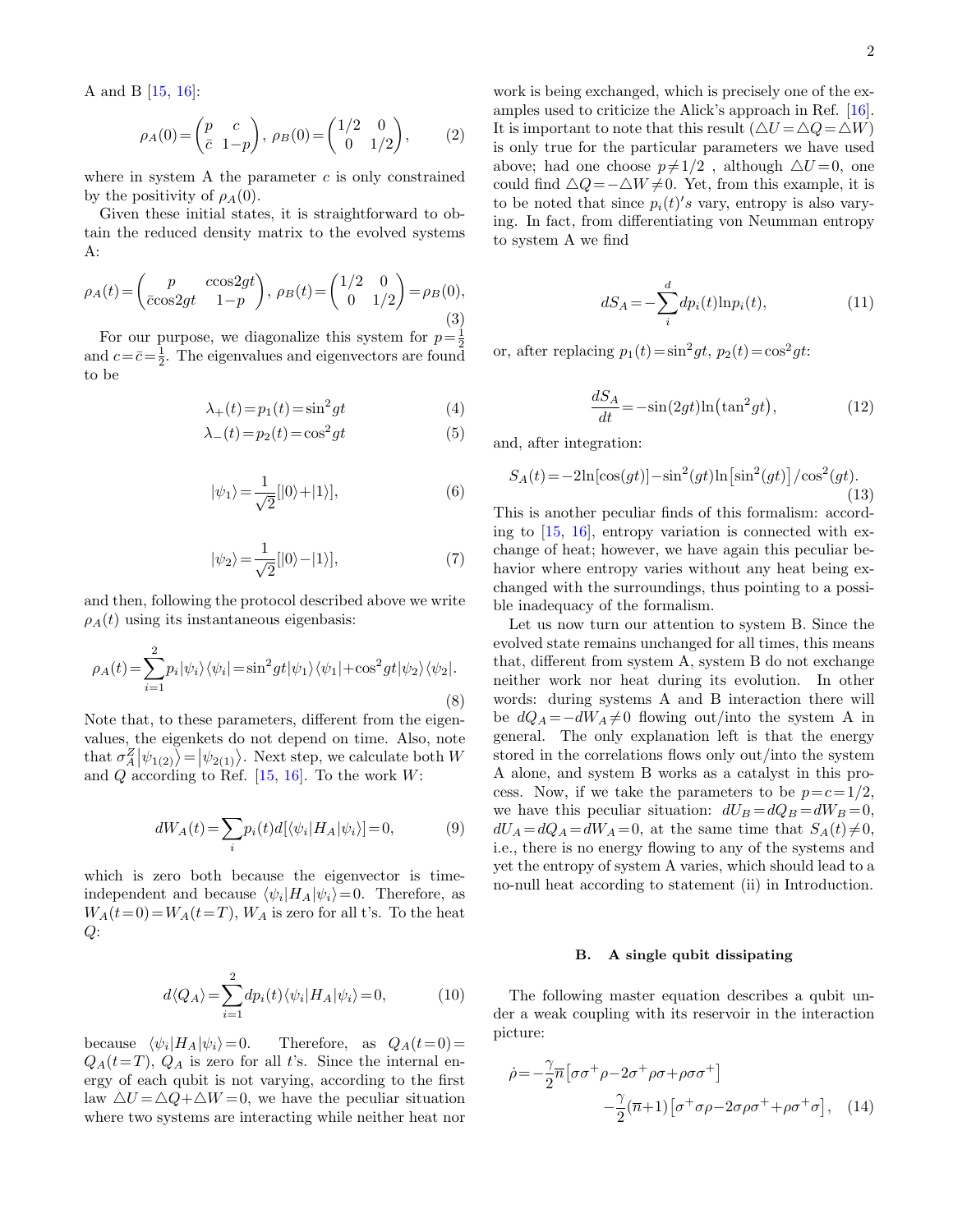where  $\sigma$  and  $\sigma^+$  are the lowering and raising operators to the system,  $\overline{n}$  is the reservoir average thermal excitation and  $\gamma$  is the dissipation rate. This equation can be exactly solved, resulting

<span id="page-2-7"></span>
$$
\rho_A(t) = \begin{pmatrix} \rho_{ee}(t) & \rho_{eg}(t) \\ \rho_{eg}^*(t) & 1 - \rho_{ee}(t) \end{pmatrix},\tag{15}
$$

where

$$
\rho_{ee}(t) = \frac{[(2\overline{n}+1)\rho_{ee}(0) - \overline{n}]e^{-(2\overline{n}+1)\gamma t} + \overline{n}}{(2\overline{n}+1)},
$$
(16)

and

$$
\rho_{eg}(t) = \rho_{eg}(0)e^{-\left(\overline{n} + \frac{1}{2}\right)\gamma t}.
$$
 (17)

Next, we diagonalize  $Eq.(15)$  $Eq.(15)$  and find heat according to  $d\langle Q \rangle = \sum_{i=1}^{2} dp_i(t) \langle \psi_i | H | \psi_i \rangle$ , where  $H = \frac{\hbar \omega_0}{2} \sigma_z$ , and choose the qubit initial condition as being the following pure state:

$$
\rho(0) = \frac{1}{2} \begin{pmatrix} 1 & 1 \\ 1 & 1 \end{pmatrix} . \tag{18}
$$

In Fig. [\(1\)](#page-2-8) we plot  $Q(t)$  versus t for  $T=0$ . Note the following peculiar behavior: the heat of the system is greater than zero, thus the system is, for a while, drawing energy from the vacuum. One could argue that since according to the first law  $\Delta U = \Delta Q + \Delta W$ , and since  $\Delta U < 0$  always, the net flux is from the system toward the reservoir, thus indicating that energy flows from the system to the vacuum reservoir. However, if we pay attention in what a true reservoir should be, i.e., an infinite collection of quantum harmonic oscillators as modeled by Eq.  $(14)$ , the recurrence, which is the time to the energy goes back to the reservoir, should be infinite, and no energy should go from the vacuum to the system  $[5-10]$  $[5-10]$ .

### IV. CONCLUSION

In this work we did two case studies in which we applied the formalism that introduces new definitions of heat and work in quantum thermodynamics as introduced in Refs. [\[15,](#page-3-3) [16\]](#page-3-4). One of the examples studied consists of two interacting qubits, a situation in which the concepts of heat and work are difficult to generalize, and there is currently no consensus on which formalism correctly describes the corresponding thermodynamic behavior, in particular the heat and work exchanged by the systems. The second example consists of qubit interacting weakly with a thermal reservoir in Born-Markov approximations, as described by the usual master equation, and where it is well known that the formalism developed

3



<span id="page-2-8"></span>Figure 1. The heat exchanged by a qubit in a superposition state interacting with a heat bath at zero absolute temperature. Note that initially the qubit apparently absorbs energy from the vacuum reservoir.

by Alick correctly describes heat and work. The analysis of the first example shows that, for certain initial conditions, the entropy of a system can vary without a counterpart in the heat variation, which is in apparent contradiction with one of the assertions on which the formalism [\[15,](#page-3-3) [16\]](#page-3-4) is based. In the second example, the formalism [\[15,](#page-3-3) [16\]](#page-3-4) shows a heat variation in the qubit that is apparently incompatible with what is expected of a genuine reservoir at zero absolute temperature, which must always absorb heat from the system in which it is in contact. These two examples seem to point to a possible inadequacy of the formalism in [\[15,](#page-3-3) [16\]](#page-3-4).

- <span id="page-2-0"></span>[1] R. Alicki, [Journal of Physics A: Mathematical and Gen](http://dx.doi.org/10.1088/0305-4470/12/5/007)eral 12[, L103 \(1979\).](http://dx.doi.org/10.1088/0305-4470/12/5/007)
- <span id="page-2-1"></span>[2] R. Kosloff, Entropy 15[, 2100 \(2013\).](https://www.mdpi.com/1099-4300/15/6/2100)
- [3] R. Kosloff and Y. Rezek, [Entropy](https://www.mdpi.com/1099-4300/19/4/136) 19 (2017).
- <span id="page-2-2"></span>[4] V. Singh and O. E. Müstecaplıoğlu, [Phys. Rev. E](http://dx.doi.org/10.1103/PhysRevE.102.062123) 102, [062123 \(2020\).](http://dx.doi.org/10.1103/PhysRevE.102.062123)
- <span id="page-2-3"></span>[5] J. Roßnagel, O. Abah, F. Schmidt-Kaler, K. Singer, and E. Lutz, [Phys. Rev. Lett.](http://dx.doi.org/ 10.1103/PhysRevLett.112.030602) 112, 030602 (2014).
- [6] R. Long and W. Liu, Phys. Rev. E 91[, 062137 \(2015\).](http://dx.doi.org/10.1103/PhysRevE.91.062137)
- [7] G. Manzano, F. Galve, R. Zambrini, and J. M. R. Parrondo, Phys. Rev. E 93[, 052120 \(2016\).](http://dx.doi.org/10.1103/PhysRevE.93.052120)
- [8] J. Klaers, S. Faelt, A. Imamoglu, and E. Togan, [Phys.](http://dx.doi.org/10.1103/PhysRevX.7.031044) Rev. X 7[, 031044 \(2017\).](http://dx.doi.org/10.1103/PhysRevX.7.031044)
- <span id="page-2-6"></span>[9] T. M. Mendonça, A. M. Souza, R. J. de Assis, N. G. de Almeida, R. S. Sarthour, I. S. Oliveira, and C. J. Villas-Boas, [Phys. Rev. Research](http://dx.doi.org/ 10.1103/PhysRevResearch.2.043419) 2, 043419 (2020).
- <span id="page-2-4"></span>[10] R. J. de Assis, J. S. Sales, U. C. Mendes, and N. G. de Almeida, [Journal of Physics B: Atomic, Molecular and](http://dx.doi.org/10.1088/1361-6455/abcfd9) Optical Physics 54[, 095501 \(2021\).](http://dx.doi.org/10.1088/1361-6455/abcfd9)
- <span id="page-2-5"></span>[11] M. N. Bera, A. Riera, M. Lewenstein, and A. Winter, [Nature Communications](http://dx.doi.org/10.1038/s41467-017-02370-x) 8, 2180 (2017).